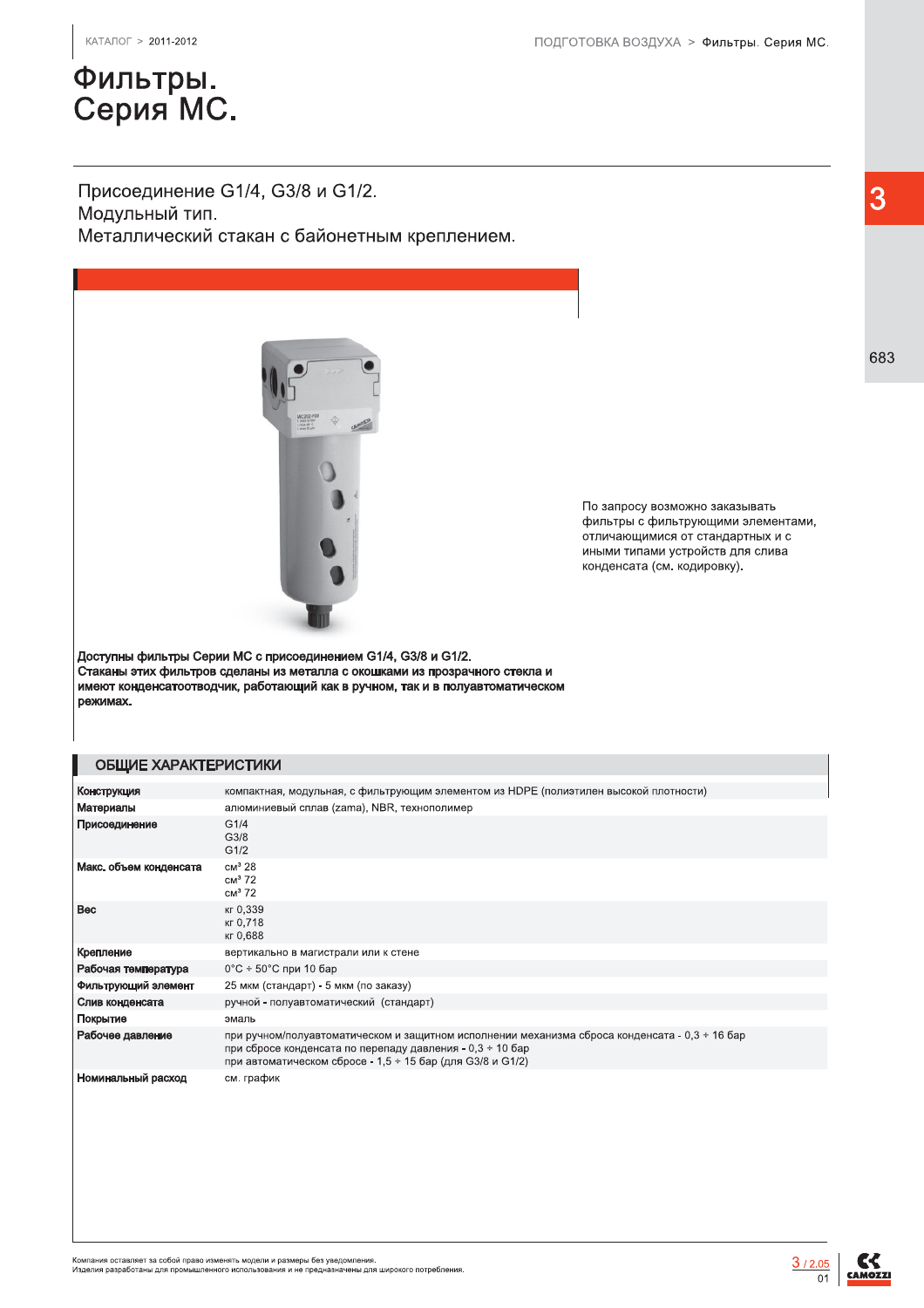

3

684

## Фильтры. Серия МС.





| <b>РАЗМЕРЫ</b> |     |     |    |    |       |      |     |    |    |      |    |    |    |      |
|----------------|-----|-----|----|----|-------|------|-----|----|----|------|----|----|----|------|
| Мод.           |     |     |    |    |       | G    | н   | M  | N  |      |    |    |    |      |
| MC 104-F00     | 143 | 102 | 41 |    | 126,5 | 16,5 | 4,5 | 45 | 45 | G1/8 | 37 | 58 | 35 | G1/4 |
| MC 238-F00     | 184 | 133 | 51 | 14 | 163   | 21   | 5,5 | 62 | 60 | G1/8 | 53 | 72 | 46 | G3/8 |
| MC 202-F00     | 184 | 133 | 51 | 14 | 163   | 21   | 5,5 | 62 | 60 | G1/8 | 53 | 72 | 46 | G1/2 |